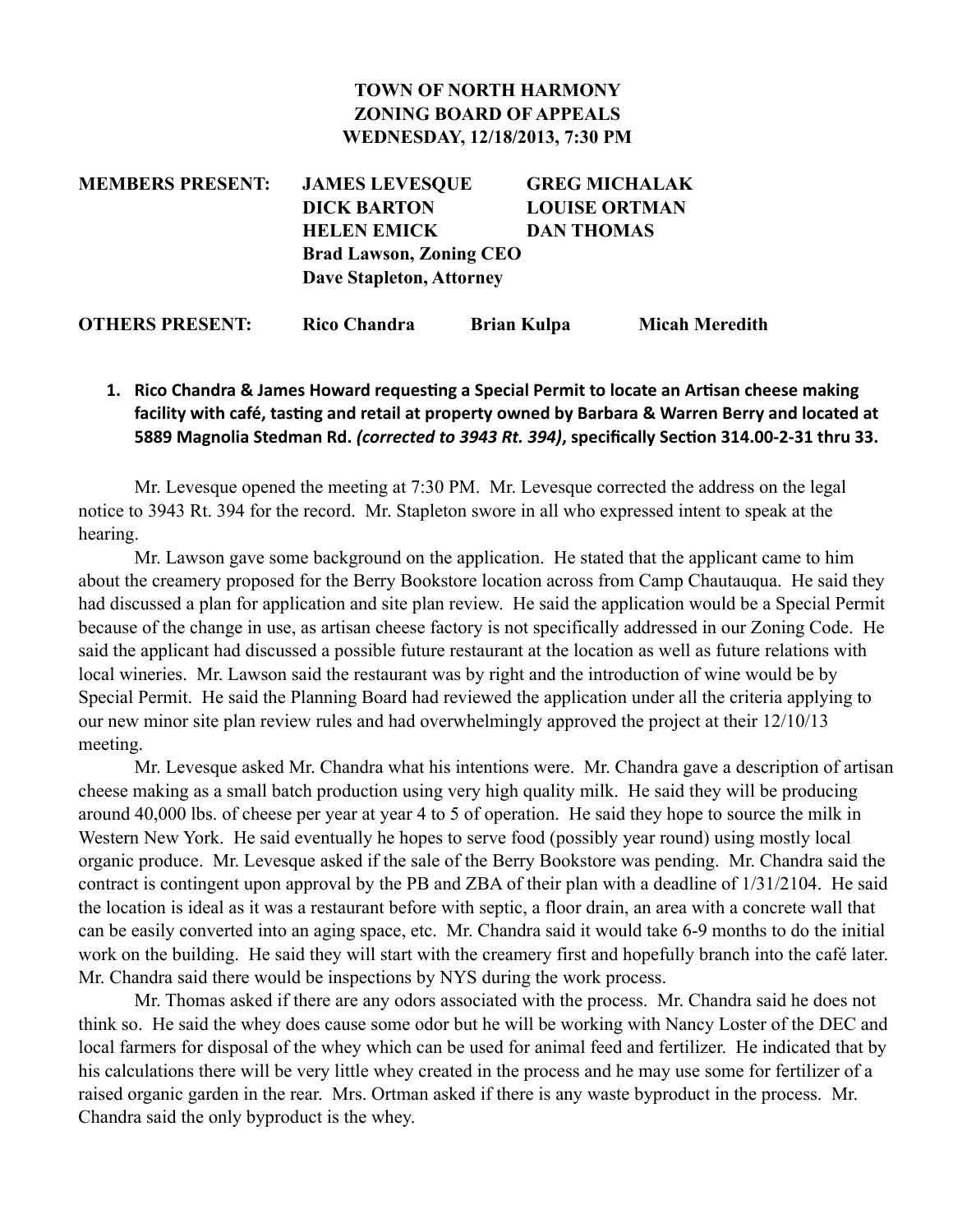Mr. Levesque asked what the open hours of operation would be. Mr. Chandra said for the creamery they would probably be 9:00 AM – 5:00 PM. He said when the café is added later, the hours may be extended into the evening. He emphasized that the creamery would not be open to the public because of temperature control constraints. He said the store and café would be run in conjunction. Mr. Barton asked if

#### **ZBA 12/18/13 (Pg. 2)**

or when wine is served would the hours be extended. Mr. Chandra said he did not anticipate the café ever being open any later than 10:00 PM, perhaps just on the weekend.

 Mr. Levesque said he has reviewed the signage portion of the application and it appears that it falls within our zoning. Mrs. Emick asked about the parking. Mr. Kulpa said there have been some minor site plan changes to the area. He said they do need to make some changes for small truck access to deliver milk and take cheese shipments to local markets. He said in actuality the number of parking spaces will be reduced from the current use. Mr. Thomas asked about the number of employees. Mr. Chandra estimated that during the first 2 years of operation there will be he and perhaps 2 part-time employees and beyond that maybe as many as 5 employees.

 Mr. Stapleton asked if there was a required list of permits for all the different agencies. Mr. Lawson said those would be NYS Dept. of Ag. and Markets; SPDES permit from the NYS-DEC; and the local Chaut. Co. Dept. of Health on the septic and well. He said when the café is applied for the County DOH would have to permit that. Mr. Chandra said there would be basically 2 permits: one to re-sell or serve food (C-20) and the creamery would require approval through the NYS Dept. of Ag. and Markets. Mr. Stapleton asked that the record reflect that a letter dated 12/16/2013, from the Chaut. Co. Planning Department based on a referral from Mr. Levesque had been received. Mr. Stapleton said in the letter they had indicated that the recommendation was for a conditional approval based upon specific conditions: 1) SPDES permit for industrial discharges from the DEC, 2) Acceptable plan documented for the management of by products. Mr. Stapleton asked what the industrial discharges might be and if in fact it is only the whey, then Mr. McCord of the County Planning Dept. is looking for a documented plan. Mr. Kulpa said the SPDES permit will involve the level of phosphate and they will have to work through that in order to get the permit. He said as far as the whey product, the DEC will govern that. Mr. Lawson mentioned that the solution to clean the tanks is what will be addressed in the SPDES process. Mr. Kulpa said the DEC will determine what the septic system can handle as it relates to the level of phosphates used in the cleaning of the tanks and areas involved in the production, as well as the number of occupants the restaurant can serve. Mr. Stapleton asked if we are requesting a letter from whomever the applicant is working with at the DEC regarding the management of the by product? Mr. Lawson said yes, we need that plan. He said what concerns him a little is the spreading of the whey on the vegetable garden. After saturation, is that a phosphate that could work its way to the lake? Mr. Chandra said fertilizing the ground with whey is his last option; his first option is to give the whey to farmers for their use. He said he intends to follow the guidelines of the DEC (Nancy Loster, DEC, Buffalo office) regarding the issue. Mr. Stapleton asked that it be documented that when all the conversations with the permitting agencies are complete, a letter be given to Brad confirming that item No. C. of the County Planning Dept. letter dated 1216/13, has been addressed. Mr. Chandra said he would most certainly comply with this requirement at the proper time in the process.

Mr. Lawson said he would get the Planning Boards signature on the site plan review.

#### **Mr. Levesque motioned to take Lead Agency Status on the Short EAF SEQR for Reverie Creamery. Mrs. Emick seconded. The motion was carried unanimously.**